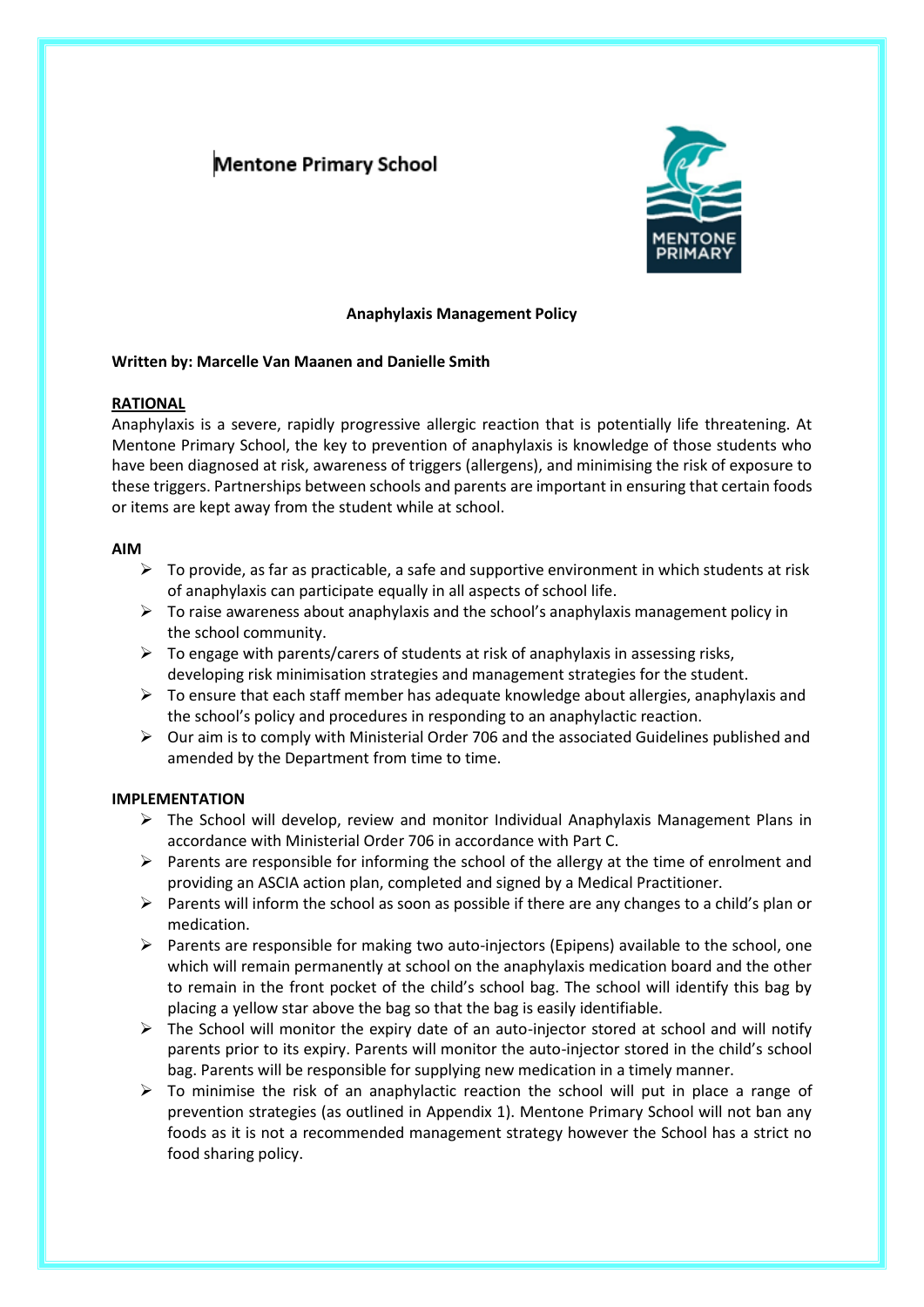- $\triangleright$  The School will have an Anaphylaxis Board where students Individual Anaphylaxis Management Plans, ASCIA action plans and an auto-injector will be clearly kept in packs identifiable with student names and photographs.
- $\triangleright$  A second copy of the ASCIA plan is located in the child's classroom.
- $\triangleright$  Identification posters of children with anaphylaxis will be distributed to each staff member to be discretely displayed within the classroom and will be placed in each Yard Duty bag.
- ➢ The school will provide General Use Adrenaline Auto-injectors in accordance with the Ministerial Order 70.
- $\triangleright$  During excursions and camps any anaphylaxis management plans will be taken from the main communication board and will go with the attending teacher to the event. Staff are to follow the risk management strategies outlined in the child's individual plan and will follow the management/communication strategies outlined in their event risk assessment.
- ➢ Mentone Primary School will develop a communication plan that will include staff, CRT's, students, parents and volunteers and will include the processes and responsibilities of each in line with DEECD policies.
- $\triangleright$  In the event of an anaphylactic reaction, staff will follow the Code Blue Communication and Management strategy, there is a strategy available for both class time and out of class time management (see Appendix 2).
- $\triangleright$  A copy of the Code Blue Communication strategy for class time will be displayed in every classroom and in the administration area.
- $\triangleright$  A copy of the Code Blue Communication strategy for play time will be displayed in the staff room and the administration area.
- $\triangleright$  Mentone Primary School will train school staff that conduct classes and any extra staff as deemed necessary by the Principal and all training will be provided in accordance with Ministerial Order 70. The staff briefings conducted by schools will be done using the resources provided by DET.
- $\triangleright$  It is the responsibility of the Principal to ensure that there is a sufficient number of school staff present who have been trained in accordance with Ministerial Order, Clause 12, when a student with a medical condition that relates to allergy and the potential for anaphylactic reaction is under the care or supervision of the school outside of normal class activities, including in the school yard, at camps and excursions, or at special events conducted, organised or attended by the school.
- $\triangleright$  At Mentone Primary School the annual Risk Management Checklist published by the Department will be completed by the Principal.

This policy was last ratified by School Council on 27 June 2019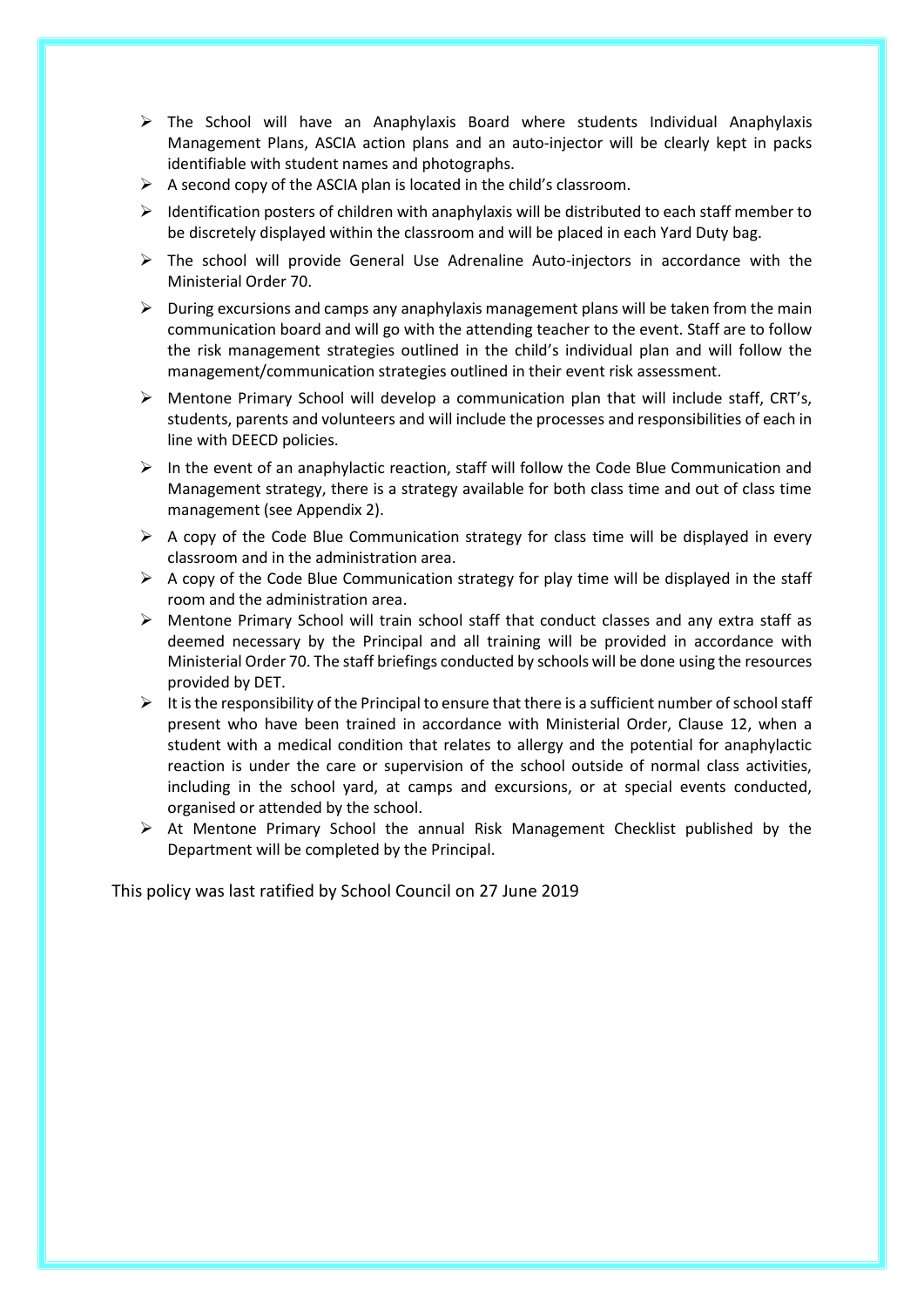## APPENDIX 1

## PREVENTION STRATEGIES

Risk Minimisation and Prevention Strategies that Mentone Primary School will put in place for in-school and out-of-school settings include (but are not limited to) the following:

| <b>Classrooms</b> |                                                                                                                                                                                                                                                                                                                                                                                                                                   |
|-------------------|-----------------------------------------------------------------------------------------------------------------------------------------------------------------------------------------------------------------------------------------------------------------------------------------------------------------------------------------------------------------------------------------------------------------------------------|
| 1.                | Keeping a copy of the student's ASCIA Plan in the classroom. Students will<br>have an epi-pen stored in the front pocket of their school bag, which is clearly<br>identifiable by a star placed near it.                                                                                                                                                                                                                          |
| 2.                | Liaise with Parents about food-related activities ahead of time.                                                                                                                                                                                                                                                                                                                                                                  |
| 3.                | Use non-food treats where possible, but if food treats are used in class, it is<br>recommended that Parents of students with food allergies provide a treat box<br>with alternative treats. Treat boxes should be clearly labelled and only handled<br>by the student. Alternately teachers and parents can discuss what treats are<br>suitable for the child and teachers can use these 'safe' treats.                           |
| $\overline{4}$ .  | Never give food from outside sources to a student who is at risk of<br>anaphylaxis.                                                                                                                                                                                                                                                                                                                                               |
| 5.                | Treats for the other students in the class should not contain the substance to<br>which the student is allergic. It is recommended to use non-food treats where<br>possible.                                                                                                                                                                                                                                                      |
| 6.                | Products labelled 'may contain traces of nuts' should not be served to students<br>allergic to nuts. Products labelled 'may contain milk or egg' should not be<br>served to students with milk or egg allergy and so forth.                                                                                                                                                                                                       |
| 7.                | Be aware of the possibility of hidden allergens in food and other substances<br>used in cooking, food technology, science and art classes (e.g., egg or milk<br>cartons, empty peanut butter jars).                                                                                                                                                                                                                               |
| 8.                | Ensure all cooking utensils, preparation dishes, plates, and knives and forks etc<br>are washed and cleaned thoroughly after preparation of food and cooking.                                                                                                                                                                                                                                                                     |
| 9.                | Have regular discussions with students about the importance of washing<br>hands, eating their own food and not sharing food.                                                                                                                                                                                                                                                                                                      |
| 10.               | A designated staff member should inform casual relief teachers, specialist<br>teachers and volunteers of the names of any students at risk of anaphylaxis,<br>the location of each student's Individual Anaphylaxis Management Plan and<br>Adrenaline Auto injector, the School's Anaphylaxis Management Policy, and<br>each individual person's responsibility in managing an incident. i.e., seeking a<br>trained staff member. |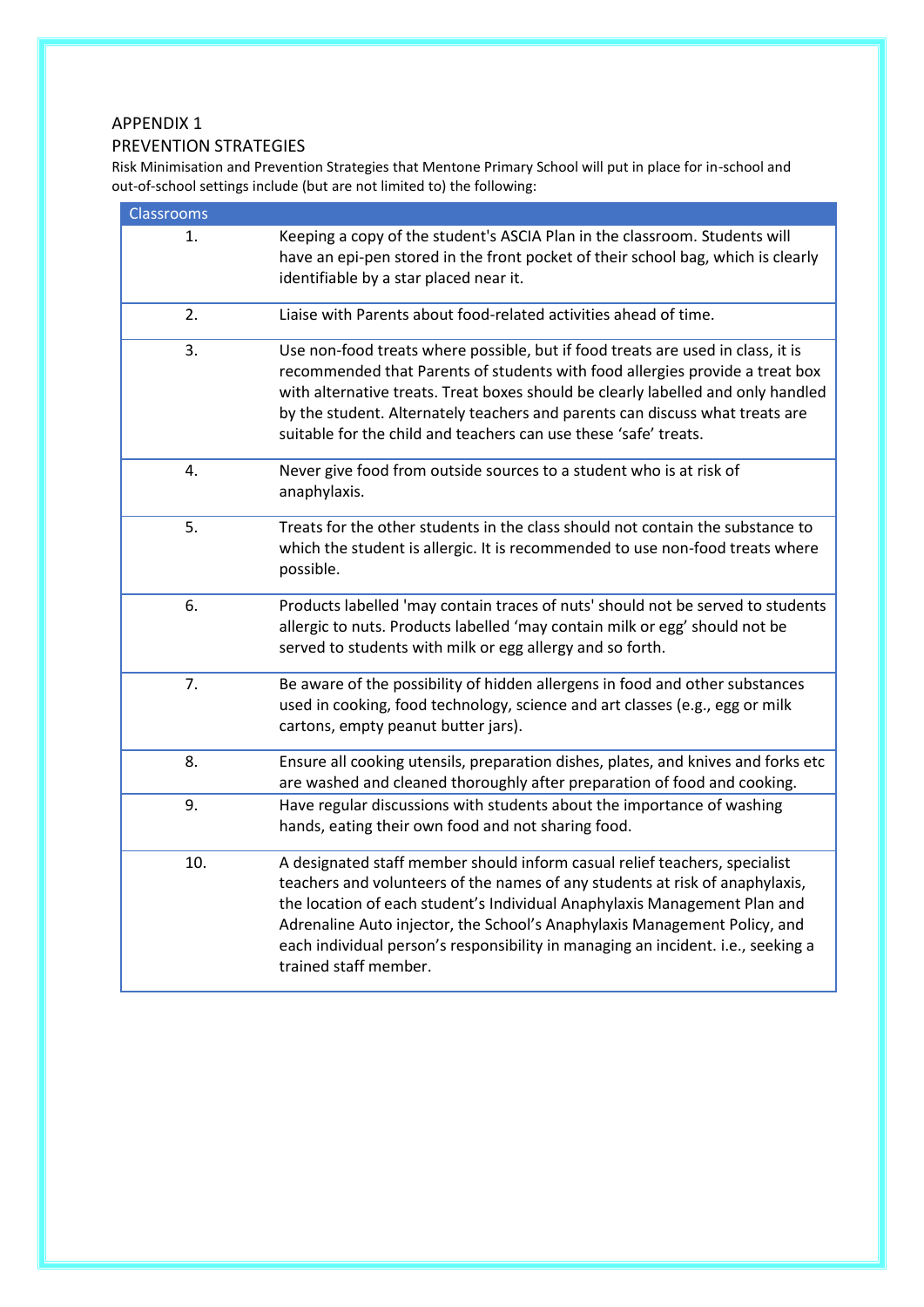| <b>Special Lunch Days</b> |                                                                                                                                                                                                                                                                                                                                                                                                                                                                                                                                                                                                                                                                                                                                               |
|---------------------------|-----------------------------------------------------------------------------------------------------------------------------------------------------------------------------------------------------------------------------------------------------------------------------------------------------------------------------------------------------------------------------------------------------------------------------------------------------------------------------------------------------------------------------------------------------------------------------------------------------------------------------------------------------------------------------------------------------------------------------------------------|
| 1.                        | Special Lunch day coordinators (whether internal or external) should be able to<br>demonstrate satisfactory training in food allergen management and its implications<br>on food-handling practices, including knowledge of the major food allergens<br>triggering anaphylaxis, cross-contamination issues specific to food allergy, label<br>reading, etc. and be able to oversee volunteer helpers and advise them of any<br>necessary precautions Refer to:<br>'Safe Food Handling' in the School Policy and Advisory Guide, available<br>at:http://www.education.vic.gov.au/school/Principals/spag/governance/pages/foodh<br>andling.aspx<br>Helpful resources for food services:<br>http://www.allergyfacts.org.au/component/virtuemart/ |
| 2.                        | Special Lunch day volunteers should be briefed about students at risk of anaphylaxis<br>and, where the Principal determines in accordance with clause 12.1.2 of the Order,<br>have up to date training in an Anaphylaxis Management Training Course as soon as<br>practical after a student enrols.                                                                                                                                                                                                                                                                                                                                                                                                                                           |
| 4.                        | Products labelled 'may contain traces of nuts' should not be served to students<br>allergic to nuts.                                                                                                                                                                                                                                                                                                                                                                                                                                                                                                                                                                                                                                          |
| 6.                        | Make sure that tables and surfaces are wiped down with warm soapy water regularly.                                                                                                                                                                                                                                                                                                                                                                                                                                                                                                                                                                                                                                                            |
| 7.                        | Food banning is not generally recommended. Instead, a 'no-sharing' with the<br>students with food allergy approach is recommended for food, utensils and food<br>containers. However, school communities can agree to not offer peanut and tree nut<br>products (e.g., hazelnuts, cashews, almonds, etc.), including chocolate/hazelnut<br>spreads during special lunch days.                                                                                                                                                                                                                                                                                                                                                                 |
| 8.                        | Be wary of contamination of other foods when preparing, handling or displaying food.<br>For example, a tiny amount of butter or peanut butter left on a knife and used<br>elsewhere may be enough to cause a severe reaction in someone who is at risk of<br>anaphylaxis from cow's milk products or peanuts.                                                                                                                                                                                                                                                                                                                                                                                                                                 |

|    | Icy Pole Shop                                                                                                                                                                                                                                                   |
|----|-----------------------------------------------------------------------------------------------------------------------------------------------------------------------------------------------------------------------------------------------------------------|
| 1. | Parents of anaphylactic children need to send their child's icy pole shop money in a<br>sealed envelope with the child's name and what icy pole they will have written clearly<br>on the front. This envelope is to be handed to the child's classroom teacher. |

| Yard |    |                                                                                                                                                                                                                                                                                                        |
|------|----|--------------------------------------------------------------------------------------------------------------------------------------------------------------------------------------------------------------------------------------------------------------------------------------------------------|
|      | 1. | If the School has a student who is at risk of anaphylaxis, sufficient School Staff on yard<br>duty must be trained in the administration of the Adrenaline Auto injector (i.e.,<br>EpiPen <sup>®</sup> / Anapen <sup>®</sup> ) to be able to respond quickly to an anaphylactic reaction if<br>needed. |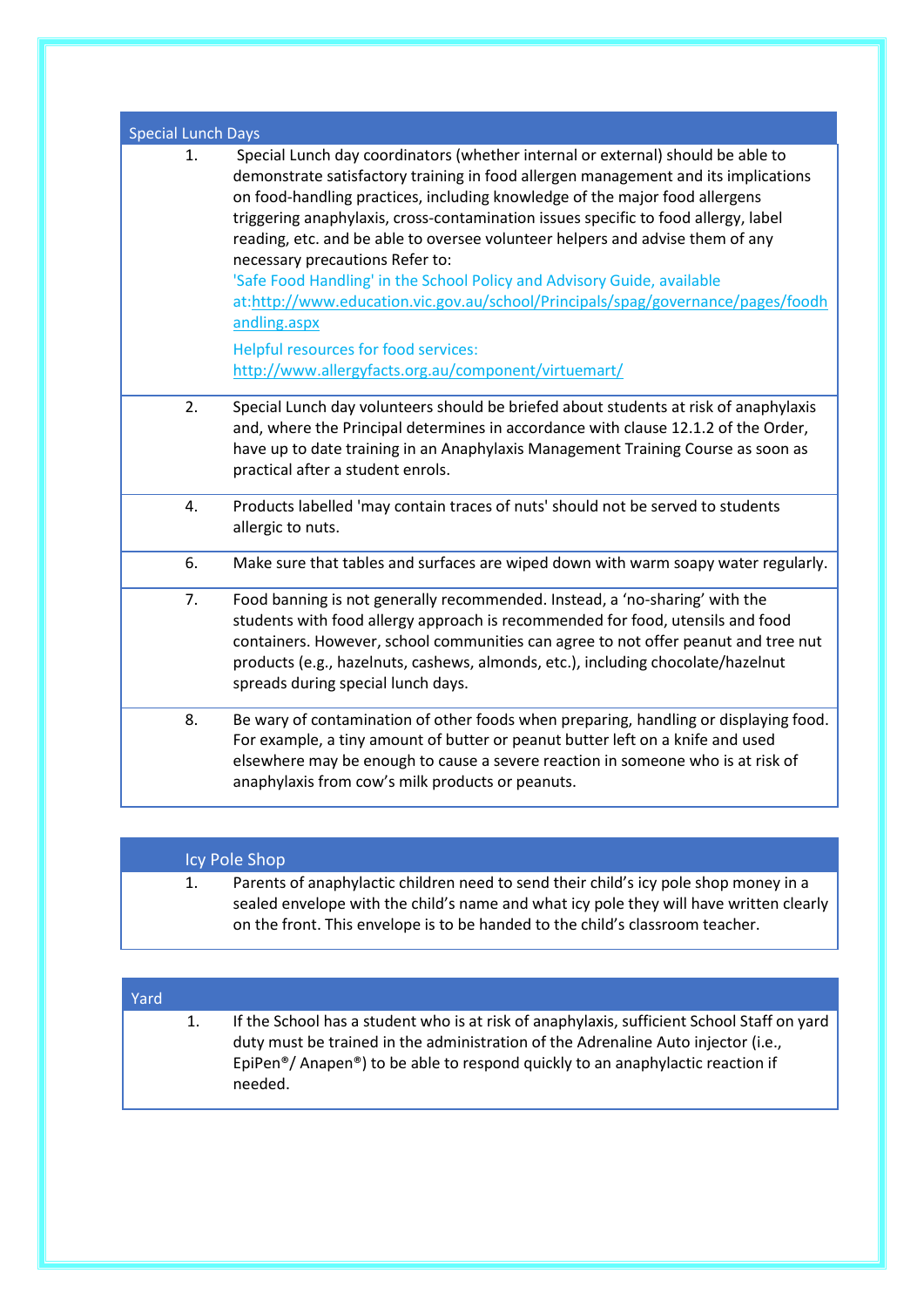| 2. | The Adrenaline Auto injector and each student's Individual Anaphylaxis Management<br>Plan are easily accessible from the yard, and staff should be aware of their exact<br>location. (Remember that an anaphylactic reaction can occur in as little as a few<br>minutes).                                                                                                                                                                         |
|----|---------------------------------------------------------------------------------------------------------------------------------------------------------------------------------------------------------------------------------------------------------------------------------------------------------------------------------------------------------------------------------------------------------------------------------------------------|
| 3. | Mentone Primary School has a Communication Plan in place so the student's medical<br>information and medication can be retrieved quickly if a reaction occurs in the yard.<br>This includes all yard duty staff carrying emergency cards in yard-duty bags. All staff<br>on yard duty must be aware of the School's Emergency Response Procedures and<br>how to notify the general office/first aid team of an anaphylactic reaction in the yard. |
| 4. | Yard duty staff must also be able to identify, by face, those students at risk of<br>anaphylaxis.                                                                                                                                                                                                                                                                                                                                                 |
| 5. | Students with anaphylactic responses to insects should be encouraged to stay away<br>from water or flowering plants. School Staff should liaise with Parents to encourage<br>students to wear light or dark rather than bright colours, as well as closed shoes and<br>long-sleeved garments when outdoors.                                                                                                                                       |
| 6. | Keep lawns and clover mowed and outdoor bins covered.                                                                                                                                                                                                                                                                                                                                                                                             |
| 7. | Students should keep drinks and food covered while outdoors.                                                                                                                                                                                                                                                                                                                                                                                      |

| Special events (e.g. sporting events, incursions, class parties, etc.) |                                                                                                                                                                                                                                                                   |
|------------------------------------------------------------------------|-------------------------------------------------------------------------------------------------------------------------------------------------------------------------------------------------------------------------------------------------------------------|
| 1.                                                                     | If the School has a student at risk of anaphylaxis, sufficient School Staff supervising<br>the special event must be trained in the administration of an Adrenaline Auto injector<br>to be able to respond quickly to an anaphylactic reaction if required.       |
| 2.                                                                     | School Staff should avoid using food in activities or games, including as rewards, if<br>necessary, School Staff should discuss with parents which foods are 'safe' for their<br>child.                                                                           |
| 3.                                                                     | For special occasions, School Staff should consult Parents in advance to either<br>develop an alternative food menu or request the Parents to send a meal for the<br>student.                                                                                     |
| 4.                                                                     | Parents of other students should be informed in advance about foods that may cause<br>allergic reactions in students at risk of anaphylaxis and request that they avoid<br>providing students with treats whilst they are at School or at a special School event. |
| 5.                                                                     | Party balloons should not be used if any student is allergic to latex.                                                                                                                                                                                            |

**Out of School Settings**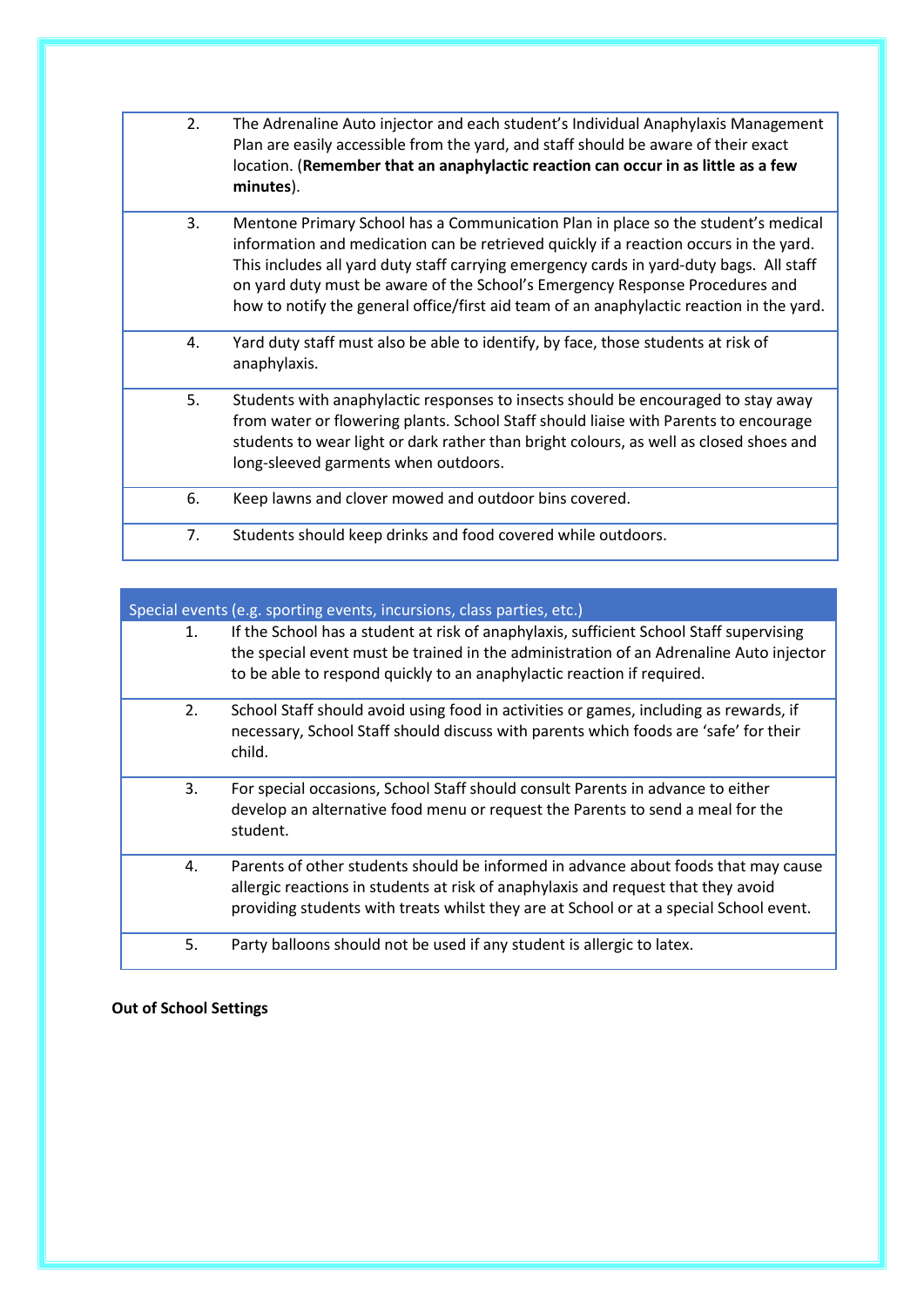### Travel to and from School by bus

1. School Staff should consult with Parents of students at risk of anaphylaxis and the bus service provider to ensure that appropriate risk minimisation and prevention strategies and processes are in place to address an anaphylactic reaction should it occur on the way to and from School on the bus. This includes the availability and administration of an Adrenaline Auto injector. The Adrenaline Auto injector and ASCIA Action Plan for Anaphylaxis must be with the student even if this child is deemed too young to carry an Adrenaline Auto injector on their person at School.

### Field trips/excursions/sporting events

- 1. If the School has a student at risk of anaphylaxis, sufficient School Staff supervising the special event must be trained in the administration of an Adrenaline Auto injector and be able to respond quickly to an anaphylactic reaction if required.
- 2. A School Staff member or team of School Staff trained in the recognition of anaphylaxis and the administration of the Adrenaline Auto injector must accompany any student at risk of anaphylaxis on field trips or excursions.
- 3. School Staff should avoid using food in activities or games, including as rewards if necessary, School Staff should discuss with the parents prior.
- 4. The Adrenaline Auto injector and a copy of the Individual Anaphylaxis Management Plan for each student at risk of anaphylaxis should be easily accessible and School Staff must be aware of their exact location.
- 5. For each field trip, excursion etc, a risk assessment should be undertaken for each individual student attending who is at risk of anaphylaxis. The risks may vary according to the number of anaphylactic students attending, the nature of the excursion/sporting event, size of venue, distance from medical assistance, the structure of excursion and corresponding staff-student ratio.

All School Staff members present during the field trip or excursion need to be aware of the identity of any students attending who are at risk of anaphylaxis and be able to identify them by face.

- 6. The School should consult Parents of anaphylactic students in advance to discuss issues that may arise; to develop an alternative food menu; or request the Parents provide a meal (if required).
- 7. Parents may wish to accompany their child on field trips and/or excursions. This should be discussed with Parents as another strategy for supporting the student who is at risk of anaphylaxis.
- 8. Prior to the excursion taking place School Staff should consult with the student's Parents and Medical Practitioner (if necessary) to review the student's Individual Anaphylaxis Management Plan to ensure that it is up to date and relevant to the particular excursion/activity.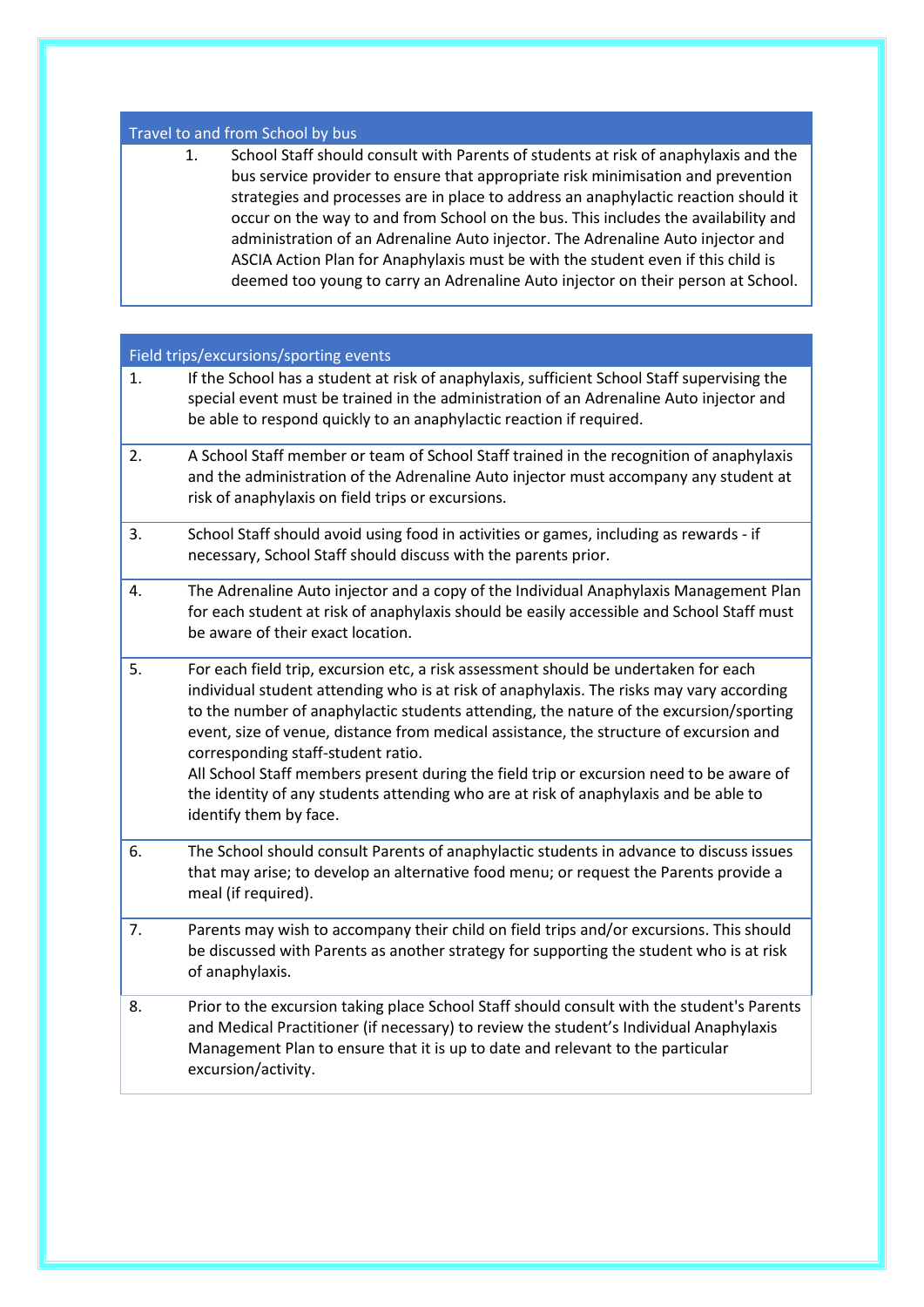| Camps and remote settings |                                                                                                                                                                                                                                                                                                                                                                                                                    |
|---------------------------|--------------------------------------------------------------------------------------------------------------------------------------------------------------------------------------------------------------------------------------------------------------------------------------------------------------------------------------------------------------------------------------------------------------------|
| 1.                        | Prior to engaging a camp owner/operator's services the School should make enquiries as to<br>whether it can provide food that is safe for anaphylactic students. If a camp<br>owner/operator cannot provide this confirmation to the School, then the School should<br>consider using an alternative service provider.                                                                                             |
| 2.                        | The camp cook should be able to demonstrate satisfactory training in food allergen<br>management and its implications on food-handling practices, including knowledge of the<br>major food allergens triggering anaphylaxis, cross-contamination issues specific to food<br>allergy, label reading, etc.                                                                                                           |
| 3.                        | Schools must not sign any written disclaimer or statement from a camp owner/operator<br>that indicates that the owner/operator is unable to provide food which is safe for students<br>at risk of anaphylaxis. Schools have a duty of care to protect students in their care from<br>reasonably foreseeable injury and this duty cannot be delegated to any third party.                                           |
| 4.                        | Schools should conduct a risk assessment and develop a risk management strategy for<br>students at risk of anaphylaxis. This should be developed in consultation with Parents of<br>students at risk of anaphylaxis and camp owners/operators prior to the camp dates.                                                                                                                                             |
| 5.                        | School Staff should consult with Parents of students at risk of anaphylaxis and the camp<br>owner/operator to ensure that appropriate risk minimisation and prevention strategies and<br>processes are in place to address an anaphylactic reaction should it occur. If these<br>procedures are deemed to be inadequate, further discussions, planning and<br>implementation will need to be undertaken.           |
| 6.                        | If the School has concerns about whether the food provided on a camp will be safe for<br>students at risk of anaphylaxis, it should also consider alternative means for providing food<br>for those students.                                                                                                                                                                                                      |
| 7.                        | Use of substances containing allergens should be avoided where possible.                                                                                                                                                                                                                                                                                                                                           |
| 8.                        | Camps should avoid stocking peanut or tree nut products, including nut spreads. Products<br>that 'may contain' traces of nuts may be served, but not to students who are known to be<br>allergic to nuts.                                                                                                                                                                                                          |
| 9.                        | The student's Adrenaline Auto injector, Individual Anaphylaxis Management Plan, including<br>the ASCIA Action Plan for Anaphylaxis and a mobile phone must be taken on camp. If<br>mobile phone access is not available, an alternative method of communication in an<br>emergency must be considered, e.g., a satellite phone.                                                                                    |
| 10.                       | Prior to the camp taking place School Staff should consult with the student's Parents to<br>review the students Individual Anaphylaxis Management Plan to ensure that it is up to date<br>and relevant to the circumstances of the particular camp.                                                                                                                                                                |
| 11.                       | School Staff participating in the camp should be clear about their roles and responsibilities<br>in the event of an anaphylactic reaction. Check the emergency response procedures that<br>the camp provider has in place. Ensure that these are sufficient in the event of an<br>anaphylactic reaction and ensure all School Staff participating in the camp are clear about<br>their roles and responsibilities. |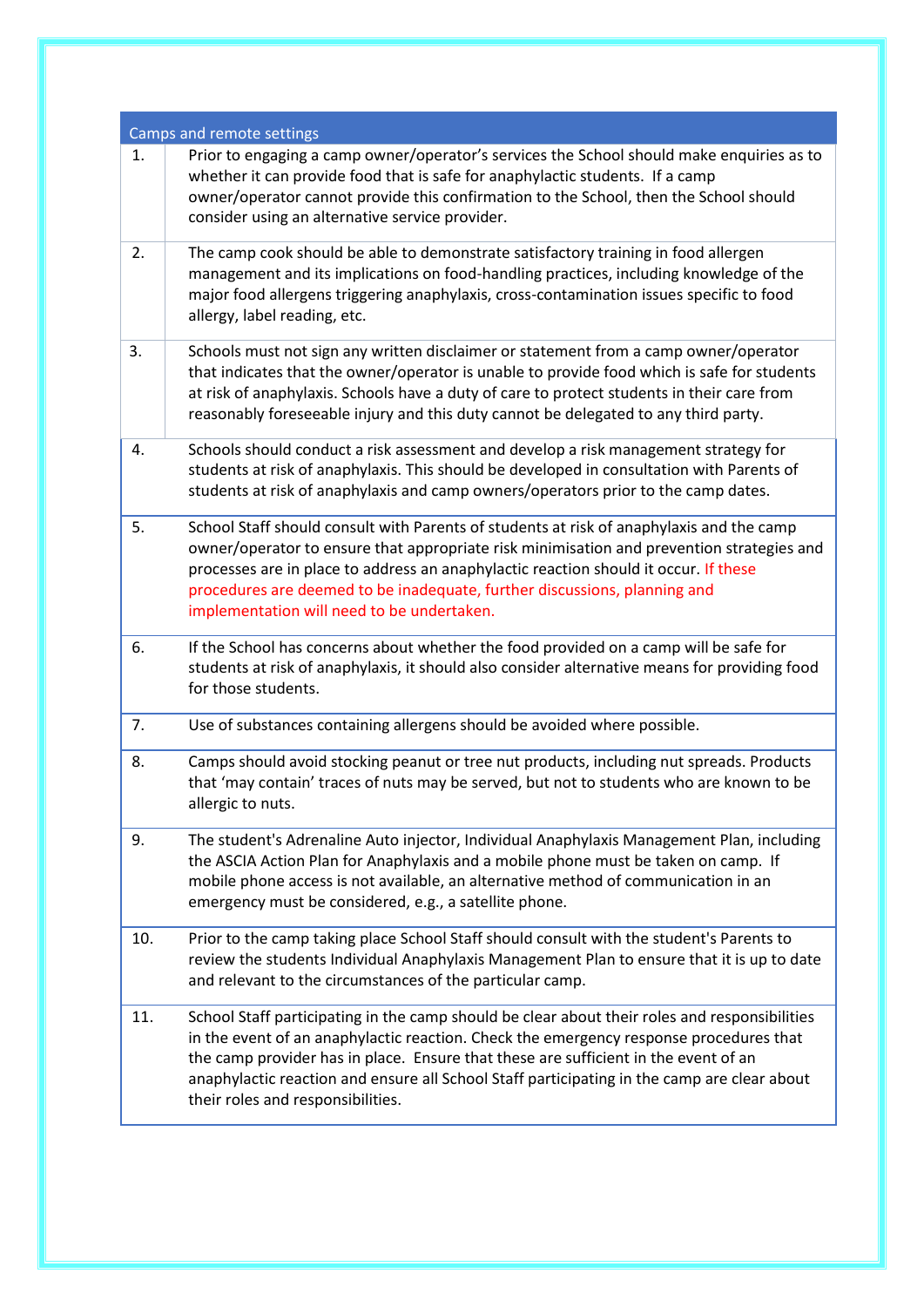| 12. | Contact local emergency services and hospitals well prior to the camp. Advise full medical<br>conditions of students at risk, location of camp and location of any off-camp activities.<br>Ensure contact details of emergency services are distributed to all School Staff as part of the<br>emergency response procedures developed for the camp.             |
|-----|-----------------------------------------------------------------------------------------------------------------------------------------------------------------------------------------------------------------------------------------------------------------------------------------------------------------------------------------------------------------|
| 13. | Schools should consider taking an Adrenaline Auto injector for General Use on a school<br>camp, even if there is no student at risk of anaphylaxis, as a backup device in the event of<br>an emergency.                                                                                                                                                         |
| 14. | Schools should consider purchasing an Adrenaline Auto injector for General Use to be kept<br>in the first aid kit and including this as part of the Emergency Response Procedures.                                                                                                                                                                              |
| 15. | The Adrenaline Auto injector should remain close to the student and School Staff must be<br>aware of its location at all times.                                                                                                                                                                                                                                 |
| 16. | The Adrenaline Auto injector should be carried in the school first aid kit; however, Schools<br>can consider allowing students, particularly adolescents, to carry their Adrenaline Auto<br>injector on camp. Remember that all School Staff members still have a duty of care towards<br>the student even if they do carry their own Adrenaline Auto injector. |
| 17. | Students with anaphylactic responses to insects should always wear closed shoes and long-<br>sleeved garments when outdoors and should be encouraged to stay away from water or<br>flowering plants.                                                                                                                                                            |
| 18. | Cooking and art and craft games should not involve the use of known allergens.                                                                                                                                                                                                                                                                                  |
| 19. | Consider the potential exposure to allergens when consuming food on buses and in cabins.                                                                                                                                                                                                                                                                        |
|     |                                                                                                                                                                                                                                                                                                                                                                 |

*The Risk minimisation strategies for Overseas Travel and Work Experience have not been incorporated into this policy as they are areas that are beyond the scope of what the school will be engaging students in.*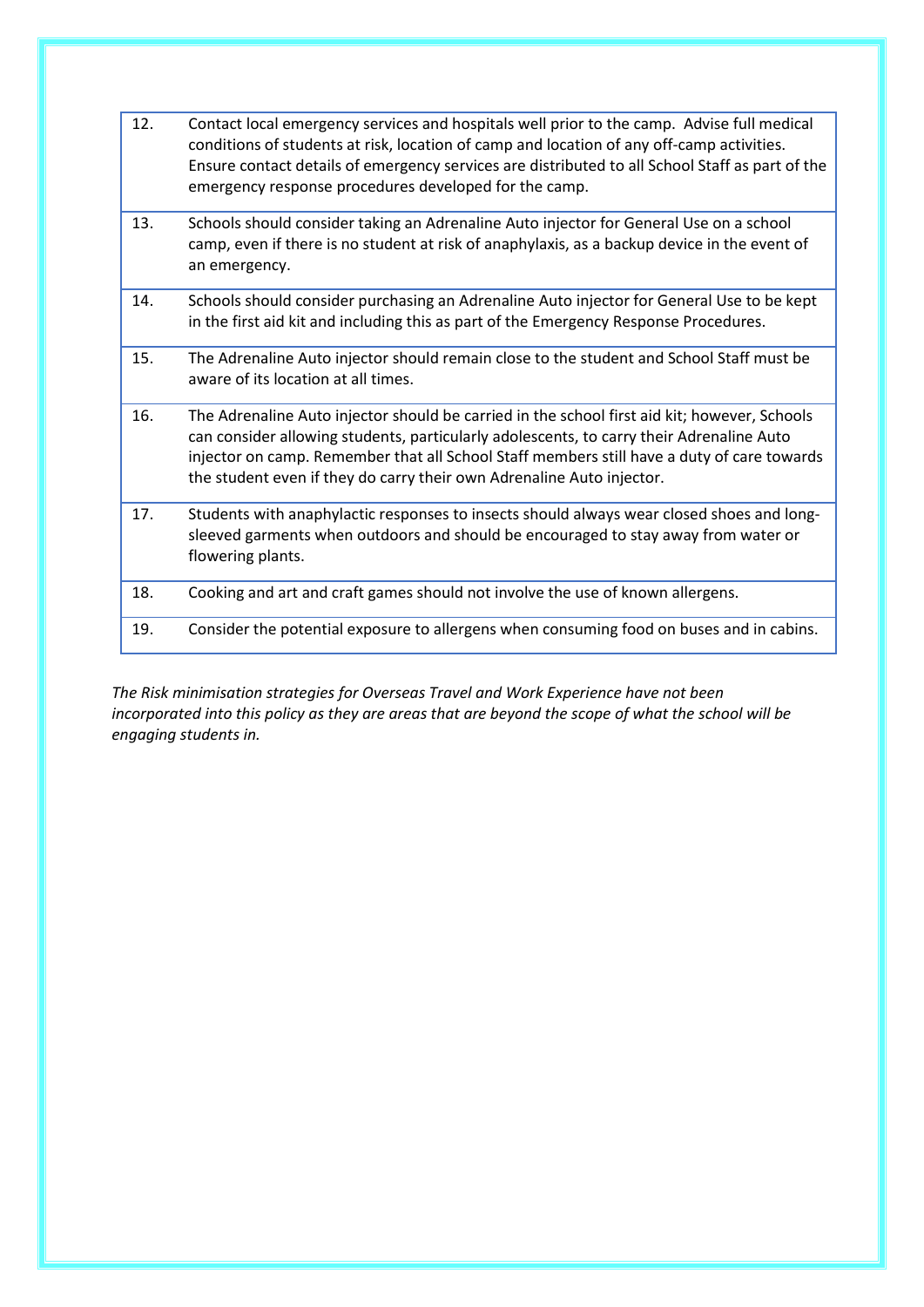